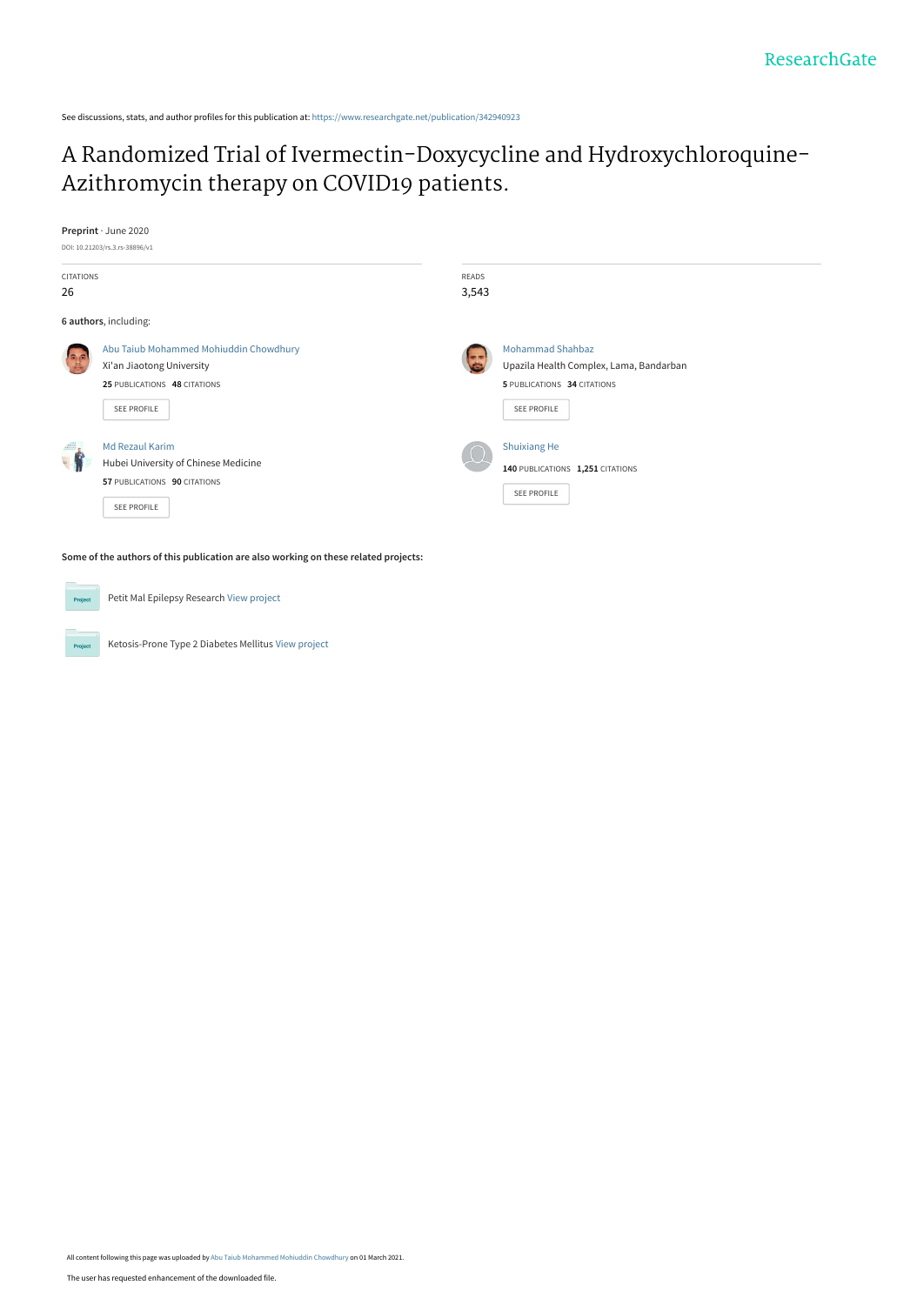

DOI: 10.14744/ejmo.2021.16263 EJMO 2021;5(1):63–70

**Research Article**



# **A Comparative Study on Ivermectin-Doxycycline and Hydroxychloroquine-Azithromycin Therapy on COVID-19 Patients**

**<b>a** Abu Taiub Mohammed Mohiuddin Chowdhury,<sup>1</sup> @ Mohammad Shahbaz,<sup>2</sup> @ Md Rezaul Karim,<sup>3</sup> @ Jahirul Islam, **C** Guo Dan,<sup>1</sup> C Shuixiang He<sup>1</sup>

**1 Department of Gastroenterology, First Affiliated Hospital of Xi'an Jiaotong University, Xi'an, Shaanxi, P.R. China 2 Chakoria Upazilla Health Complex, Cox's Bazar, Bangladesh 3 Biomedical Research Institute of Hubei University of Medicine, Shiyan, China**

**4 Department of Epidemiology and Health Statistics, Xi'an Jiaotong University, Xi'an, Shaanxi, P.R. China**

#### **Abstract**

**Objectives:** We investigated the outcomes of Ivermectin-Doxycycline vs. Hydroxychloroquine-Azithromycin combination therapy in mild to moderate COVID19 patients.

**Methods:** Patients were divided randomly into two groups: Ivermectin 200µgm/kg single dose + Doxycycline 100mg BID for ten days in group A, and Hydroxychloroquine 400mg for the first day, then 200mg BID for nine days + Azithromycin 500mg daily for five days in group B (Control group). RT-PCR for SARS-CoV-2 infection was repeated in all symptomatic patients on the second day onward without symptoms. Repeat PCR was done every two days onward if the result found positive. Time to the negative PCR and symptomatic recovery was measured for each group.

**Results:** All subjects in Group A reached a negative PCR, at a mean of 8.93 days, and reached symptomatic recovery, at a mean of 5.93 days, with 55.10% symptom-free by the fifth day. In group B, 96.36% reached a negative PCR at a mean of 9.33 days and were symptoms-free at 6.99 days. In group A 31.67% of patients expressed symptoms caused by medication, this was 46.43% in group B.

**Conclusion:** The combination therapy of Ivermectin-Doxycycline showed a trend towards superiority to the combination of Hydroxychloroquine-Azithromycin for mild to moderate COVID19 disease.

**Keywords:** Azithromycin, Bangladesh, COVID-19, Doxycycline, Hydroxychloroquine, Ivermectin, randomized controlled trial (RCT)

*Cite This Article: Mohiuddin Chowdhury ATM, Shahbaz M, Karim MR, Islam J, Dan G, He S. A Comparative Study on Ivermectin-Doxycycline and Hydroxychloroquine-Azithromycin Therapy on COVID-19 Patients. EJMO 2021;5(1):63–70.*

oronavirus disease 2019 (COVID-19) is a global pandemic declared by the world health organization (WHO). Over ninety million people have already been infected by severe acute respiratory syndrome‐corona-

virus‐2 (SARS-CoV-2), and billions have been affected by the socioeconomic squeal. As SARS-CoV-2 is a novel virus, there are no proven treatment options yet. Early treatment before the disease becomes severe would be optimal. The

**Address for correspondence:** Shuixiang He, MD; PhD. Department of Gastroenterology, First affiliated hospital of Xi'an Jiaotong University, Xi'an, Shaanxi, P.R. China

**Phone:** 008613991380928 **Email:** dyyyjxk@xjtu.edu.cn

**Submitted Date:** January 21, 2021 **Accepted Date:** February 15, 2021 **Available Online Date:** February 25, 2021

©Copyright 2021 by Eurasian Journal of Medicine and Oncology - Available online at www.ejmo.org

**OPEN ACCESS** This work is licensed under a Creative Commons Attribution-NonCommercial 4.0 International License.



Abu Taiub Mohammed Mohiuddin Chowdhury, MD. Department of Gastroenterology, First Affiliated Hospital of Xi'an Jiaotong University,

Xi'an, Shaanxi, P.R. China

**Phone:** 008801817711079; 008615529366232 **E-mail:** dr\_mohiuddinchy@yahoo.com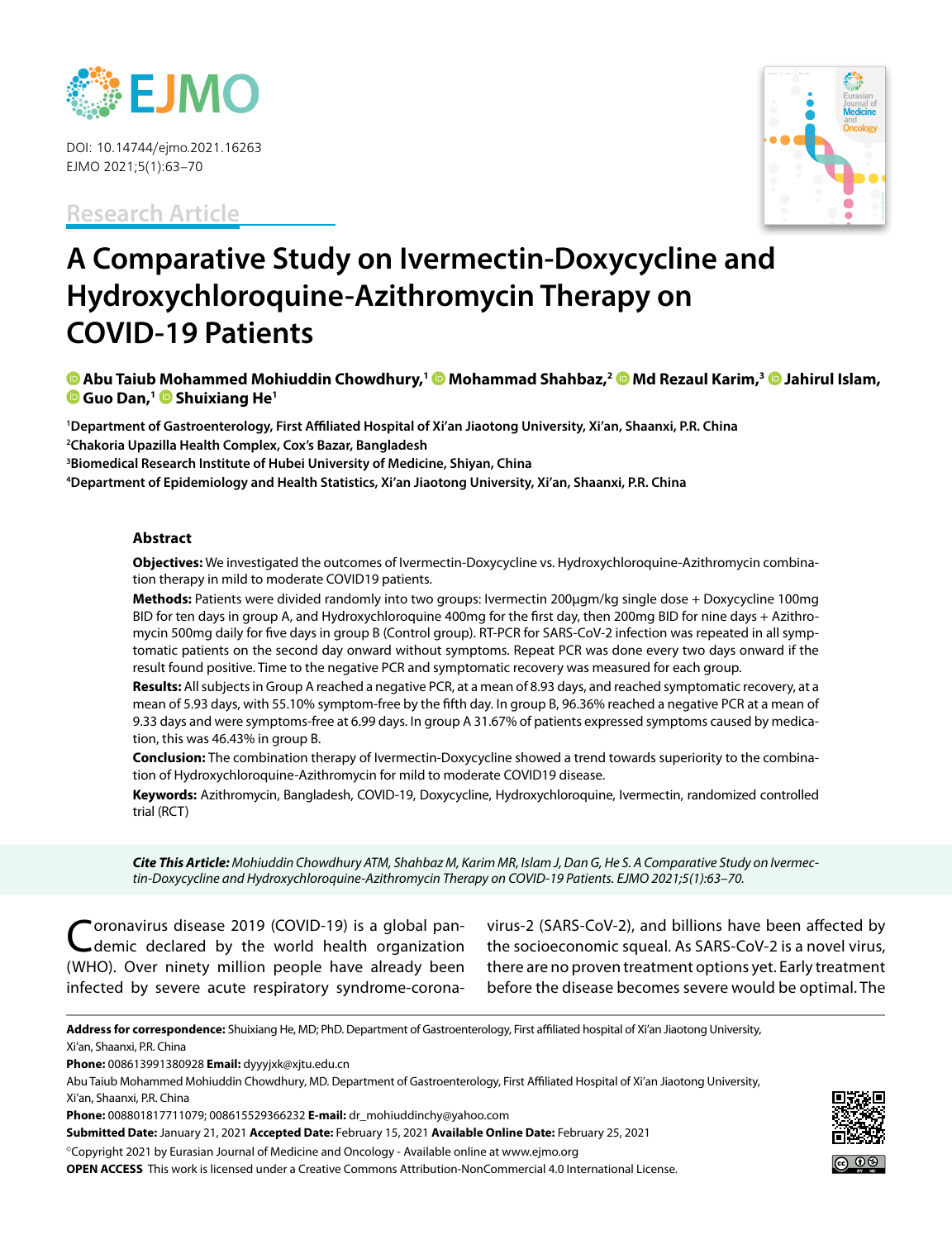treatment's current considerations include lopinavir/ritonavir, favipiravir, and remdesivir. These are currently in use in moderate to severe COVID-19 patients. Treatments for patients in the early stage of the disease with mild to moderate symptoms have not been well established. Studies have shown that Chloroquine and Hydroxychloroquine (HCQ) are not beneficial in moderate to severe COVID19 disease. However, they have become the current standard for mild to moderate and early disease states. Chloroquine has been shown as a potential suppressor of SARS-CoV-2 in an in vitro study.[1] Though many trials have established a good outcome in mild to moderate cases, unfortunately, chloroquine toxicity is a paramount concern.[2] HCQ, a less toxic derivative, has also been found to be effective.<sup>[3]</sup> Recently, an anti-parasitic drug Ivermectin has been described as highly effective in an in vitro study against SARS-CoV-2.<sup>[4]</sup> HCQ-Azithromycin combination therapy has also been shown to be a possibly effective combination therapy in the treatment of SARS-CoV-2.<sup>[5,</sup>  $6$  These two studies reported 100% and 83% recovery in the sixth and seventh day with a reduced hospital stay. Alam MT et al.[31] recently described an encouraging result in a case series of COVID19 patients with a combination of Ivermectin and Doxycycline. Till now, there has not been a randomized study of Ivermectin in patients with mild to moderate COVID19. Ivermectin is well-tolerated, less toxic, and has fewer adverse effects than HCQ. HCQ-Azithromycin combination therapy has also been mentioned in the "National guideline for COVID management 4.0" of Bangladesh as an initial therapy against COVID19. Due to drug complications and discouraging statements about HCQ treatment made by WHO, it is crucial to find an effective, economical alternative to HCQ. Therefore, we decided to investigate the efficacy of Ivermectin-Doxycycline combination therapy and compare it to the standard HCQ-Azithromycin treatment according to the "National guideline for COVID management 4.0" among the mild to moderate cases of COVID19 patients.

## **Methods**

# **Ethical Consideration and Approval, Informed Consent**

This study was approved by the Ethical committee of Chakoria Upazilla Health Complex, Chittagong, Bangladesh. UHC/Chakoria/Ethical Approval/2020/01 (15-04-20). The purpose of the research was explained to participants. Once verbal consent was understood and agreed upon, a written form was given. This was done to get informed consent and legal identification. The individuals who gave consent were enrolled in this study.

#### **Study Population and Data Collection**

Patients (16 years to 80 years of age) tested positive for SARS-CoV-2 infection by Real-time polymerase chain reaction (RT-PCR) at Chakoria Upazilla Health Complex, Cox's Bazar, Bangladesh, from second may to the fifth June 2020, were initially included in this study, including those with and without the symptoms. The PCR analysis of the collected samples was performed in Cox's Bazar Medical College. All patients received a full evaluation, including a history of current illness, comorbid condition, and associated complaints. Patients with unstable comorbid conditions like bronchial asthma, chronic obstructive pulmonary disease (COPD), ischemic heart disease (IHD), uncontrolled diabetes mellitus (DM), advanced renal and hepatic disease, carcinoma, hospitalized, and immuno-compromised patients were excluded. Patients were examined for oxygen saturation and only those with oxygen saturation of 95% or above who fit the outpatient treatment protocol for COVID19 were included. Patients with respiratory symptoms received chest radiographs. Those with normal or near-normal chest radiographs (up to 10% involvement) were included.

# **Randomization and Treatment Intervention**

Randomization was done using an odd-even methodology and applied to registration numbers, consecutively in a 1:1 ratio, by the hospital registration office. Treatment was given, and the final enrolment was done by the attending physician (investigator). All the patients enrolled in this study were treated as outpatient department (OPD) patients.

For the study, patients were divided into two groups, as follows:

- Group A ( $n=60$ ): Ivermectin 200 $\mu$ gm/kg single dose + Doxycycline 100mg BID for ten days.
- Group B (n=56): Hydroxychloroquine 400mg for the first day, then 200mg BID for nine days + Azithromycin 500mg daily for five days (considered as the control group).

Ivermectin dosing was determined by the case series performed by Alam MT et al., and HCQ dosing was decided as per "National guideline for COVID management 4.0".

All the subjects were provided with symptomatic treatment such as fever, headache, cough, and myalgia. Drug interactions and contraindications for each individual were considered carefully. The schedule of medication intake was adequately explained to each patient. Group A's instructions included that Ivermectin tablet (200µg/ kg) single dose to be taken on an empty stomach an hour before a meal on the first day. Doxycycline 100 mg cap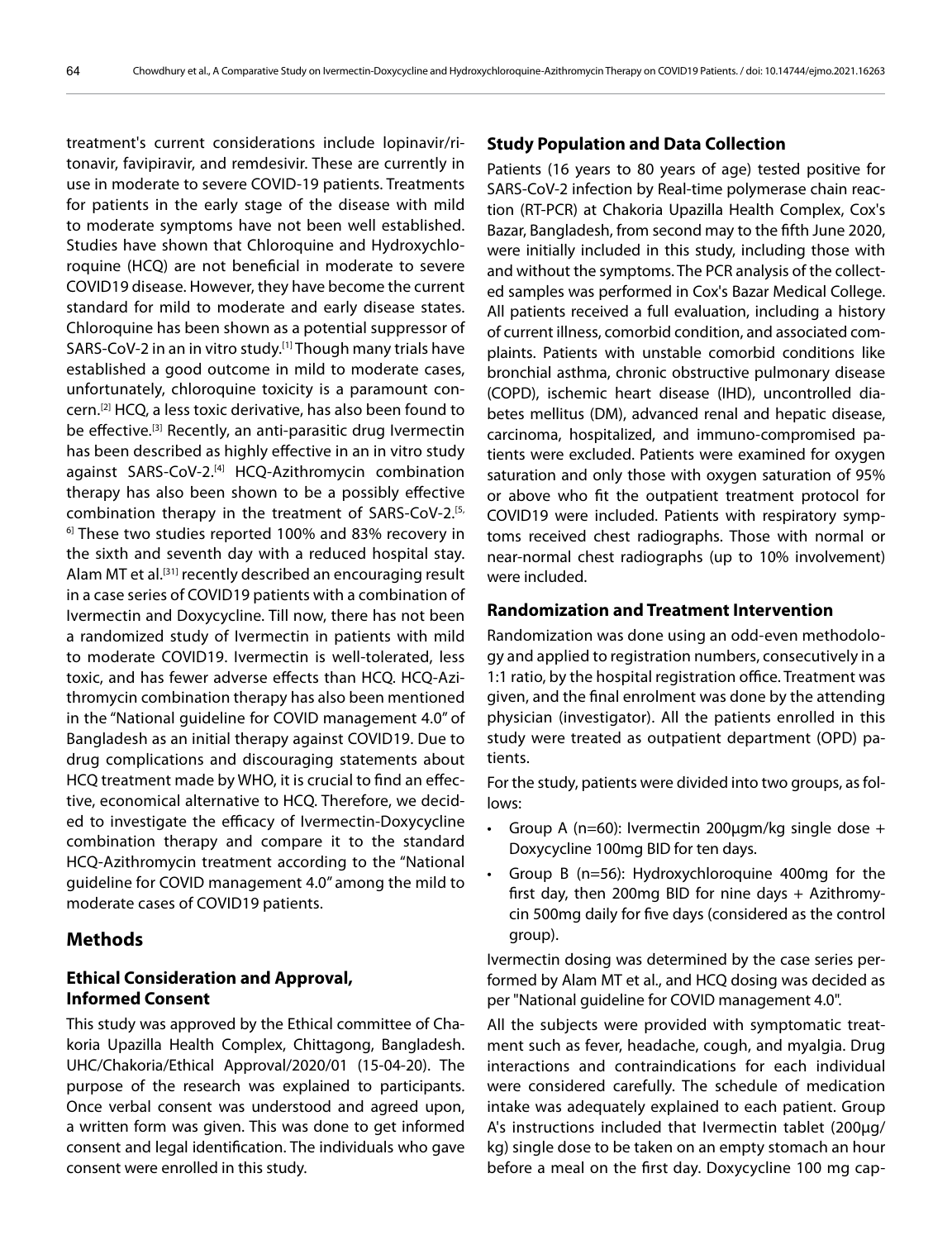sule be taken twice daily after meal for ten days starting from day one. Group B's instructions included Hydroxychloroquine 400mg (two tablets of 200mg each) to be taken on the first day, then 200mg (one tablet) twice daily after meal for nine days. Azithromycin 500mg (one tablet of 500mg) to be taken once daily after meal for five days starting from day one. Patients were advised to self-isolate, take proper nutrition, hydration, and maintain a sanitary environment.

#### **Repeat Nasopharyngeal and Throat Swab PCR**

All subjects underwent repeat nasopharyngeal and throat swab PCR for SARS-CoV2 every other day until their PCR was negative. These repeat PCR tests began on the fifth day after taking the medication for subjects who began the study and remained symptom-free. The PCR repeat testing began on the second symptom-free day onward for subjects who began the study with symptoms or developed symptoms. The investigators had telephone contact with all the subjects every three days throughout the study to determine any therapy's adverse effects. A re-evaluation PCR was performed after seven days following the first negative PCR.

Endpoints were a negative PCR and resolution of symptoms. The duration from the first day of drug intake to the negative PCR was counted as the recovery period. The duration from the first day of drug intake to the disappearance of symptoms was counted as the period to symptomatic recovery. "Adverse effects" were determined by the existence of the pharmacological side effects of the particular drug during treatment. A detailed history of adverse effects (other than previous disease symptoms) experienced by each participant was collected during the follow-up sample collection. An asymptomatic participant presented with no symptom of COVID-19 and remained the same until the negative PCR.

#### **Data Analysis and Statistics**

Data were presented as mean±standard deviation, and statistical analysis was done by Graph pad Prism software. Column analysis was done to find the mean with the standard deviation in each group. T-test was done to see the significance between the values where needed. P<0.05 was considered statistically significant.

### **Results**

This study was completed in a pre-determined period from May second to June fifth, 2020, and 181 patients tested positive for SARS-CoV-2 infection in that period. 42 patients had comorbid conditions (some required hospitalization) that might have affected the recovery time,

and 14 patients were unwilling to participate in the study. Nonetheless, 9 patients did not show-up (3 from group A and 6 from group B) for the follow-up sample collection, so these were excluded, and 116 patients were finally included in the analysis (Fig. 3).

#### **Demographic Characteristics of the Study Subjects**

As shown in Table 1, the total number of patients was 116; male 84 and female 26, age 16 to 80 years, and mean age (33.94±14.12 years). Group A (Ivermectin + Doxycycline): male 43 (71.67%), female 17 (28.33%), age 35.72±15.1 years; males 37 years and female 32.88 years. Group B (Hydroxychloroquine + Azithromycin): male 47 (83.93%), female 9 (16.07%), age 31.91 years; male 31.35, and female 34.5 years. (Fig. 1 a, b) Among the total, 91 (78.45%) were symptomatic, and 25 (21.55%) were asymptomatic patients with contact history. These were 49 (81.67%) and 11 (18.33%) in group A, 42 (75%) and 14 (25%) in group B.

# **Recovery Rate and Mean Recovery Duration Between Groups**

In group A, recovery to negative PCR rate was 100% (60/60). The mean recovery duration to negative PCR was 8.93 days (8 to 13 days). 41 (63.3%) of patients had no new complaints other than their presenting symptoms. New symptoms that may have been attributed to adverse drug effects included

| Table 1. Baseline characteristics of the study group patients. |                             |
|----------------------------------------------------------------|-----------------------------|
| <b>Parameters</b>                                              |                             |
| Number of patients (n)                                         | 116                         |
| Male                                                           | 90 (77.58)                  |
| Female                                                         | 26 (22.41)                  |
| Group A (n, %)                                                 | 60                          |
| Group A Male (n, %)                                            | 43 (71.67)                  |
| Group A Female (n, %)                                          | 17 (28.33)                  |
| Group $B(n)$                                                   | 56                          |
| Group B Male (n, %)                                            | 47 (83.93)                  |
| Group A Female (n, %)                                          | 9(16.07)                    |
| Age (in years)                                                 | 33.94±14.12 (8 to 80 Years) |
| Symptomatic (n, %)                                             | 91 (78.45)                  |
| Asymptomatic (n, %)                                            | 25 (21.55)                  |
| Agegroup A (in years)                                          | 35.72±15.1                  |
| Male                                                           | 37.14±14.72                 |
| Female                                                         | 32.88±16.2                  |
| Symptomatic (n, %)                                             | 49 (81.67)                  |
| Asymptomatic (n, %)                                            | 11 (18.33)                  |
| Agegroup B (in years)                                          | 31.91±12.72                 |
| Male                                                           | 31.35±12.95                 |
| Female                                                         | 34.5±11.74                  |
| Symptomatic (n, %)                                             | 42 (75)                     |
| Asymptomatic (n, %)                                            | 14 (25)                     |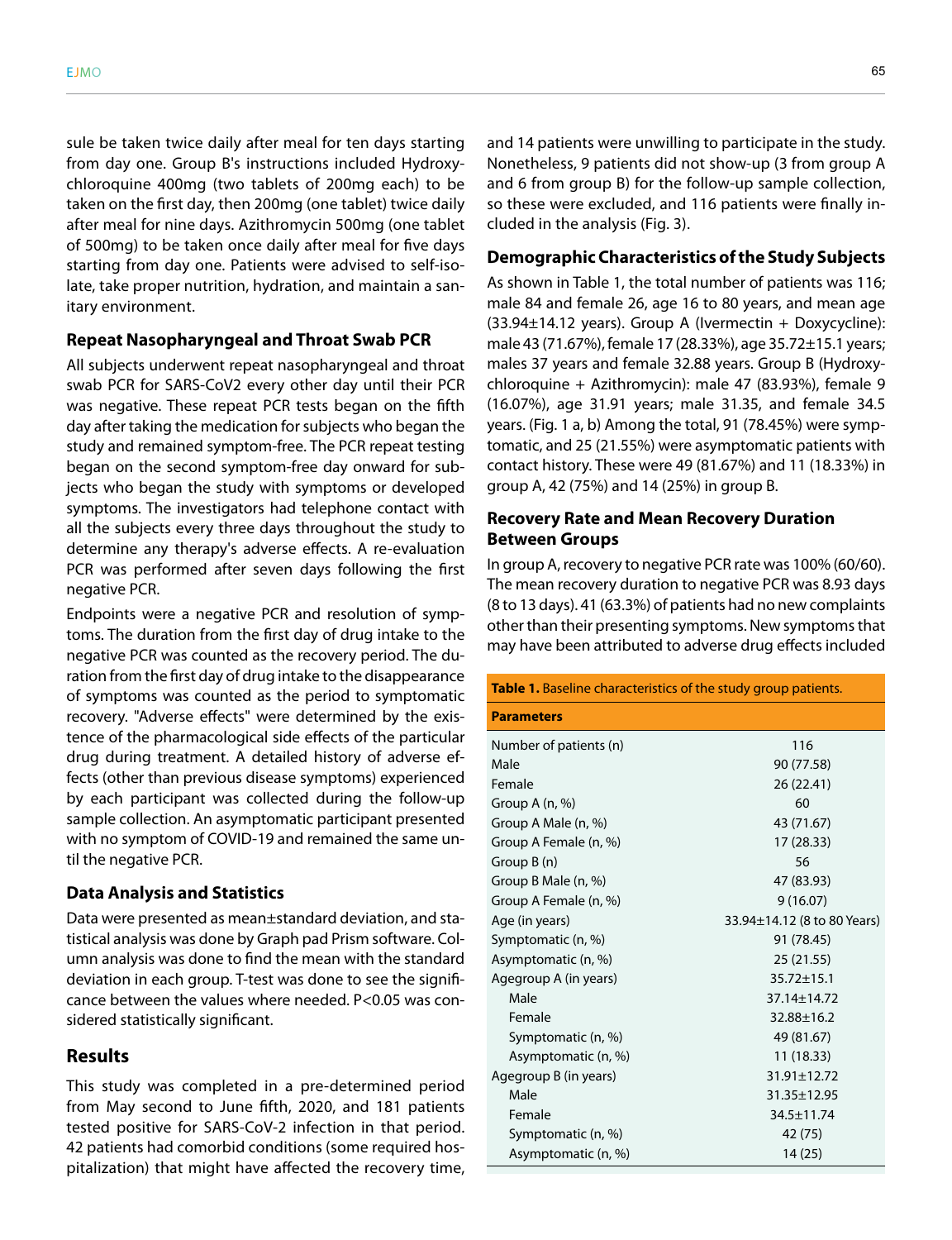

**Figure 1. (a)** Number of patients according to gender among the groups. **(b)** Gender variation of age among the study groups (data presented as mean±SD). **(c)** Recover duration of Ivermectin-Doxycycline and HCQ-Azithromycin group; note: the difference between the groups' recovery duration is not statistically significant P=0.231. **(d)** Adverse effect expressed by the patients of group A. **(e)** Adverse effect experienced by the patients of group B. **(f)** Variation of the recovery duration according to the gender; note: males in group B and males as gender, in general, have a longer recovery period than the females. **(g)** Duration of the symptomatic recovery (in days) among the groups. The difference between the duration among groups is not significant P=0.071. (h) Subgroup analysis of the recovery duration among the groups. Note: group A has a higher number of symptomatic recoveries in the early days; this indicates a better efficacy of Ivermectin-Doxycycline therapy.

lethargy in 14 (23.3%), nausea in 11 (18.3%), and occasional vertigo in 7 (11.66%) of patients (Fig. 1c).

In group B, out of 56 patients, two male patients were re-

ferred to a tertiary hospital. They did not recover to a negative PCR as part of the study. Therefore, the recovery rate to negative PCR was 96.36% (54/56). The mean duration of recovery to negative PCR was 9.33 days (5 to 15 days). 30 (53.57%) of the patients had no new complaints other than their presenting symptoms. Fresh symptoms that were recognized as an adverse effect of HCQ included 13(23.21%) with mild blurred vision and headache; 22 (39.2%) with increased lethargy and dizziness, 10 (17.85%) with occasional, mild palpitation, and 9 (16.07%) with nausea and vomiting (Fig. 1e).

# **Difference in Recovery to Negative PCR between Groups**

The difference between group A and group B recovery to negative PCR duration was not statistically significant in unpaired t-test, p=0.2314 (Fig. 1c). Subgroup analysis of the recovery duration: male 9.18±1.90 days and female 8.92±1.32 days, p=0.515; in group A male 8.907±1.342 days and female  $9\pm1.173$  days,  $p=0.44$ ; and in group B male 9.18±1.90 days and female 8.92±1.32 days, p=0.407. The recovery duration of both group males and females were not significant, p=0.18 and 0.69, respectively (Fig. 1f).

The mean duration of symptomatic recovery was 5.93 days (5 to 10 days) in group A and 6.99 days (4 to 12 days) in group B (Fig. 1g). This difference in time to symptomatic recovery between group A and group B is not statistically significant, p=0.071 (Fig. 1g). In group A, over half of the subjects had become symptom-free by five days 27 (55.10%), with the remaining subjects becoming symptom-free on day six (16.32%), day seven (12.24%), day eight (8.16%), day nine (4%), and day ten (2.04%) (Fig. 1h). In group B, recovery was slower with subjects becoming symptoms free on fourth day 3 (7.14%), the fifth day 10 (23.8%), sixth day 9 (21.43%), seventh day 8(19.04%), eighth & ninth day 4 (9.52% each), eleventh day 2 (4.76%), and tenth and twelfth day (2.38% each) (Fig. 1h).

# **Mean Duration of Time to Negative PCR between Groups**

In the secondary analysis of subjects who began the study with symptoms, the mean duration of time to negative PCR was 9.061 days in group A and 9.738 days in group B. This was not statistically significant in the unpaired t-test, p=0.0714. The mean duration of time to becoming negative PCR of patients without symptoms was 8.364 days in group A and 7.917 days in group B, which was not statistically significant in unpaired t-test, p=0.443 (Fig. 2b). Further analysis showed the highest recovery was achieved on the eighth day among group A patients in case of both asymptomatic (n=11) and symptomatic (n=49) patients,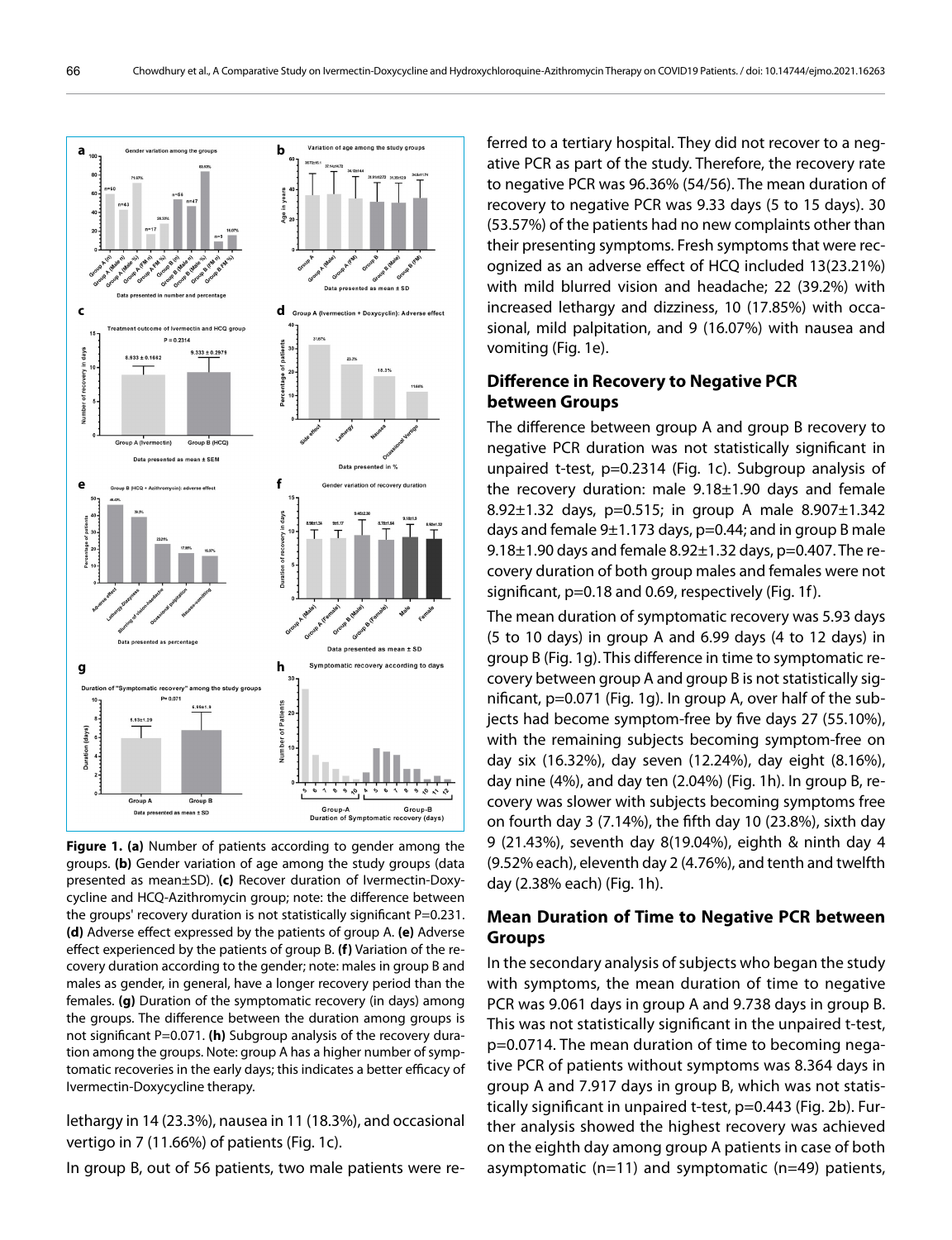8 (72.72%) and 22 (44.89%), respectively (Fig. 2 c, d). This recovery was relatively slower in group B. On the sixth day 3 (7.5%), seventh day 1 (2.5%), eighth day 9 (22.5%), ninth and tenth day 8 (20%) each, eleventh and twelfth day 4 (10%) each, thirteenth day 1 (2.5%), and fourteenth day 2 (5%) in group B patients with symptoms (n=40). Among asymptomatic patients (n=14), this was 1 (7.5%) on the fifth day, 2 (14.2%) individually on the sixth, sev-



**Figure 2. (a)** Comparison between the symptomatic recoveries among the study groups. Note: group A (Ivermectin-Doxycycline) showed a pick recovery on the 5th day. In group B (HCQ-Azithromycin), the symptomatic recovery started relatively earlier on the 4th day but had a slow trend. **(b)** The mean duration of recovery (beginning of the treatment to the negative PCR) of the patients with and without symptoms among groups A& B was not statistically significant in the subgroup analysis. **(c)** Subgroup analysis of recovery duration of the symptomatic patients among the study groups. Maximum numbers of negative PCR were achieved on the 8th day in both groups. Group A 22 (44.89%) and group B 9 (22.5%). The recovery rates are faster in group A, though relatively earlier but slow in group B. **(d)** Subgroup analysis of the asymptomatic patients' recovery duration. Most group A patients gained viral clearance on 8th day 8 (72.72%). Not: first PCR was done on the 5th day. In group B, 1(7.1%) was recovered on the 5<sup>th</sup> day and 2 (14.2%) on the 6<sup>th</sup> day. The highest recovery was observed on the 9th day 4 (28.57%). **(e)** Subgroup comparison of the recovery duration according to age.

enth, eighth, tenth day, 4 (28.57%) on the ninth day, and 1 (7.1%) on the eleventh day (Fig. 2 c, d). No significant difference in the recovery duration was found in the subgroup analysis of the recovery duration according to the study groups' age. 61 to 70 years in group A had the longest recovery duration, 9.5±2.12, and 71 to 80 years was the shortest 8days. In group B, this was 11.71±2.48 days in the 41 to 50 years and 8.37±2.44 days in the 10 to 20 years age group (Fig. 2 e).

# **Discussion**

The COVID-19 pandemic in Bangladesh is part of the coronavirus worldwide pandemic disease caused by a newly discovered coronavirus. It was initially called novel coronavirus and later named SARS-CoV-2 due to its similar characteristics with SARS-CoV-1.<sup>[7-9]</sup> The treatment methods for COVID-19 are emerging and rapidly evolving because of ongoing research being done worldwide by a record number of investigators. Due to each medical and research facility's uniqueness, the approach to patient care with COVID-19 varies from institution to institution in Bangladesh. Many patients with mild to moderate disease were treated with HCQ and Azithromycin. New concerns about HCQ has led us to seek alternatives with shorter recovery time and better tolerability. Thus, we have undertaken a comparative therapeutic analysis, comparing these standard drugs with Ivermectin and Doxycycline.

In this randomized treatment study of groups A and B, the presenting symptoms of the COVID19 patients were fever, cough, sore throat, weakness, chest discomfort, breath-



**Figure 3.** Flow diagram of randomization and treatment assignment of the participants.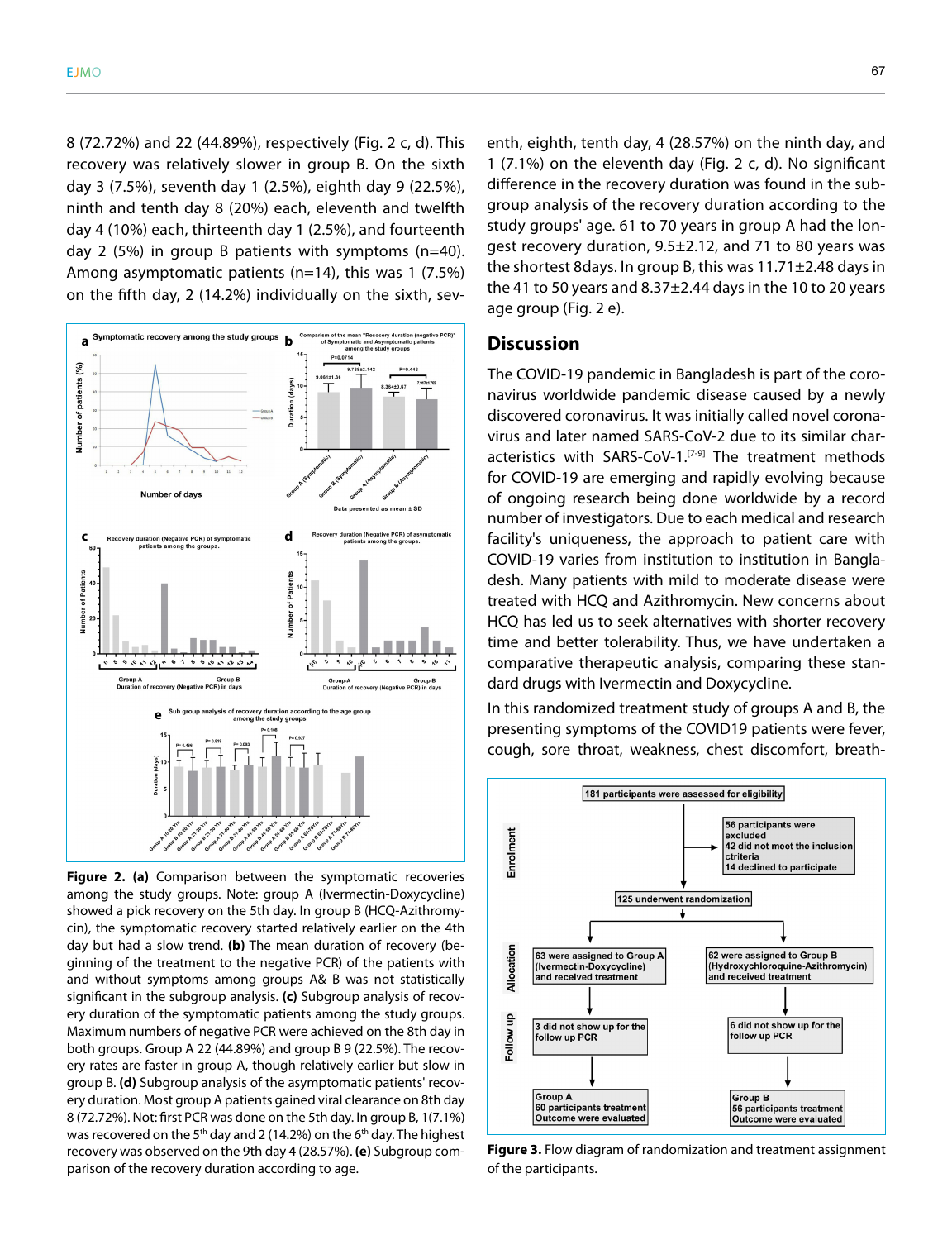ing difficulty, diarrhea, myalgia, and abdominal pain. To avoid the recovery duration's influence, we solely selected the cases devoid of severe comorbidities. The difference in recovery to negative PCR duration was not significant (p=0.231) among the two groups. The mean recovery duration is shorter, 8.933 days in group A than in group B, 9.33 days (Fig. 1 c). Also, group A had a better outcome ratio of 100% (60/60) recovery to negative PCR compared to that of group B 96.36% (54/56).

HCQ has decades of treatment use as an immunomodulator.<sup>[10]</sup> At present, it has been the topic of discussion concerning its potential use to treat patients with COVID-19.[11] It is thought that the effect of HCQ results in the selective killing of the infected cells. Therefore, it may accelerate viral clearance in COVID-19.[13] Some studies showed that severe deterioration in some patients with COVID-19 had been closely associated with dysregulated and excessive cytokine release termed "cytokine storm."[14, 15] HCQ was found to inhibit SARS-CoV-2 infection in vitro and significantly decrease cytokine production, especially the pro-inflammatory cytokines.<sup>[16]</sup> Correspondingly, Azithromycin is a macrolide group of antibiotics. It has been studied as part of possible treatment of COVID-19 combined with HCQ and has been reported to add benefit.<sup>[17, 18]</sup> However, a recent report failed to establish whether it has any antiviral activity or any synergistic activity with HCQ in the treatment of COVID-19.<sup>[19]</sup> Therefore, a further comparative study can enhance the significance of HCQ- Azithromycincombination therapy.

On the other hand, Ivermectin is a relatively safe and well-tolerated anti-parasitic drug that can inhibit nuclear transport activity.<sup>[20]</sup> Recently, in-vitro studies have shown its function against SARS-CoV-2.<sup>[21, 22]</sup> A recent report suggested that Ivermectin reduces mortality rates in hospitalized patients with COVID-19.<sup>[23]</sup> However, it is unknown if antiviral levels are attainable while using known dosing regimens of Ivermectin therapy in patients with COVID-19.  $[24, 25]$  Thus, it is vital to investigate Ivermectin's dose regimens for COVID-19 treatment or to determine if there is appropriate synergism using combination therapy with another drug. Also, Doxycycline is a tetracycline class of antibiotics with a long history of clinical use.<sup>[26]</sup> The efficacy and tolerability of Ivermectin and Doxycycline were established in combination with an earlier study to treat onchocerciasis.<sup>[27]</sup> Several recent studies have suggested a therapeutic role of Doxycycline against COVID-19.<sup>[28, 29]</sup>

In our study, the difference in recovery to become symptom-free was not statistically significant (Fig. 1c). Nevertheless, the Ivermectin group showed better symptomatic recovery than the HCQ group (Fig. 2 a-d). According to the age among study groups, the difference was not statistically significant (Fig. 2 e). Ivermectin-Doxycycline combination expressed an earlier and faster relief of COVID features (Fig. 1 g) and viral clearance than the HCQ-Azithromycin combination. However, the mean recovery duration is not statistically significant (Fig. 1c). In the Ivermectin-Doxycycline group a greater number of patients gained faster symptomatic recovery than that of the HCQ group (Fig. 1h] This suggests Ivermectin-Doxycycline may have better efficacy in reducing the COVID-19 symptoms than HCQ-Azithromycin therapy.

The Ivermectin-Doxycycline group had better patient compliance and fewer adverse effects compared to the HCQ-Azithromycin group (Fig. 1 d, e). The adverse effects of HCQ in our study are similar to others.[30, 31] The sex difference was also examined, but there were no significant differences between males and females in this study (Fig. 1 f). According to this study, the Ivermectin-Doxycycline treatment regimen was well tolerated, and effective treatment for mild to moderate degrees of SARS-CoV-2 infection. Not only concerning the time to become symptom-free and the viral clearance, but also in terms of safety, side-effect profile, and compliance the Ivermectin-Doxycycline combination is superior to HCQ-Azithromycin therapy for mild to moderate degrees of COVID-19 patients. We strongly believe that increasing the dose and the duration of Ivermectin treatment will further benefit in reducing the recovery period of COVID19 infection beyond that which was seen in our study. This will also prevent disease progression and morbidity in COVID-19 patients.

Our study has limitations, and these include relatively small sample size, the dose of Ivermectin, and case selection. The outcome may be biased by factors like disease severity, lack of cooperation of some participants, and unknown comorbidity.

# **Conclusion**

Researchers have suggested different drug combination therapies for COVID19. According to our study, the Ivermectin-Doxycycline combination therapy has better symptomatic relief, shortened recovery duration, fewer adverse effects, and superior patient compliance compared to the Hydroxychloroquine-Azithromycin combination. Based on this study's outcomes, the Ivermectin-Doxycycline combination is a superior choice for treating patients with mild to moderate COVID-19 disease. Despite this study's limitation, we tried to select our study group patients without any major or unstable comorbid condition as far as possible to avoid differences in treatment outcomes among the groups. Further study is required on a larger scale with an increase in Ivermectin treatment duration.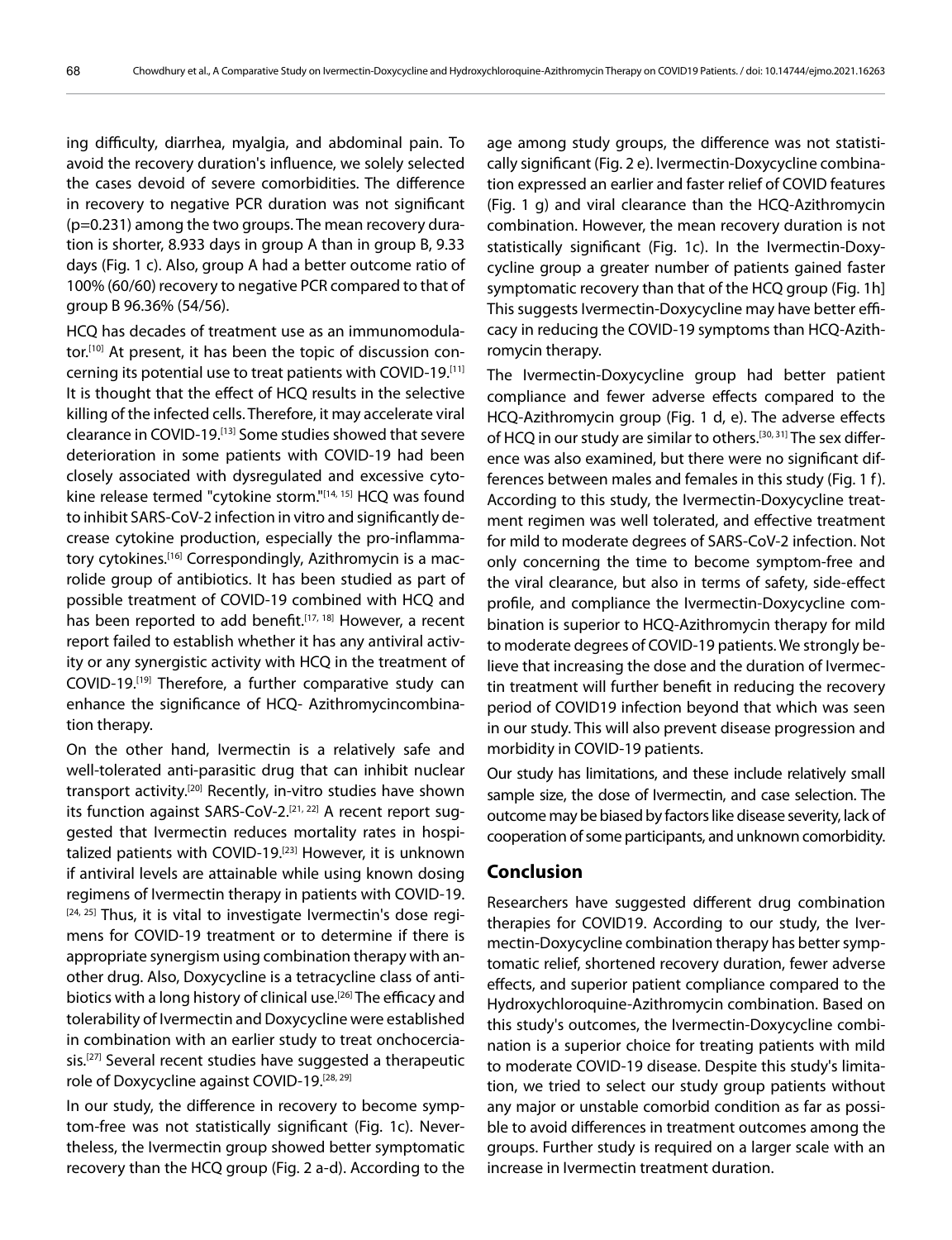#### **Disclosures**

**Acknowledgment:** Alexis Lieberman, MD; Associate chief for Ambulatory Pediatrics and Director of the Adolescent Program at Albert Einstein Medical Center in Philadelphia, Pennsylvania, for his kind assistance in editing this manuscript.

The authors are tankful to all the doctors and staffs of the Chakoria Upazilla Health Complex, Department of Gastroenterology-First Affiliated Hospital of Xi'an Jiaotong University, and to Ministry of Health and Family welfare Bangladesh.

Other affiliation of Abu Taiub Mohammed Mohiuddin Chowdhury: Ministry of Health and Family welfare Bangladesh.

**Ethics Committee Approval:** The study was approved by the local ethical committee of Chakoria Upazilla Health Complex, Cox's Bazar, Bangladesh. Approval no: UHC/Chakoria/Ethical Approval/2020/01 (15-04-20).

**Peer-review:** Externally peer-reviewed.

#### **Conflict of Interest:** None declared.

**Authorship Contributions:** Concept – A.T.M.M.C.; Design – A.T.M.M.C.; Supervision – S.H.; Materials – M.R.K.; Data collection &/or processing – A.T.M.M.C., J.I., G.D.; Analysis and/or interpretation – A.T.M.M.C. Literature search – M.R.K.; Writing – A.T.M.M.C.; Critical review – S.H.

# **References**

- 1. Wang M, Cao R, Zhang L, et al. Remdesivir and chloroquine effectively inhibit the recently emerged novel Coronavirus (2019‐nCoV) in vitro. Cell Res 2020;30:269‐271. [\[CrossRef\]](https://doi.org/10.1038/s41422-020-0282-0)
- 2. Weniger H, Organization WH Review of side effects and toxicity of chloroquine. 1979.https://apps.who.int/iris/handle/10665/65773. Accessed March thirty-first, 2020.
- 3. Yao X, Ye F, Zhang M, et al. In vitro antiviral activity and projection of optimized dosing design of Hydroxychloroquine for the treatment of severe acute respiratory syndrome Coronavirus 2 (SARS‐CoV‐2). Clin Infect Dis 20[20. \[CrossRef\]](https://doi.org/10.1093/cid/ciaa237)
- 4. Caly L, Druce JD, Catton MG, Jans DA, Wagstaff KM. The FDA-approved drug ivermectin inhibits the replication of SARS-CoV-2 in vitro. Antiviral Res 202[0. \[CrossRef\]](https://doi.org/10.1016/j.antiviral.2020.104787)
- 5. Gautret P, Lagier J-C, Parola P, et al. Hydroxychloroquine and Azithromycin as a treatment of COVID‐19: results of an open‐ label non-randomized clinical trial. Int J Antimicrob Agents 2020.
- 6. Gautret P, Lagier J‐C, Parola P, Hoang VT, Meddeb L, Sevestre J. Clinical and microbiological effect of a combination of Hydroxychloroquine and Azithromycin in 80 COVID‐19 patients with at least a six‐day follow up: an observational study. Mediterr‐Infect.2020:101663 https://www.mediterranee-infection.com/ wp-content/uploads/2020/03/COVID-IHU-2-1.pd[f \[CrossRef\]](https://doi.org/10.1016/j.tmaid.2020.101663)
- 7. Chan, Jasper F., et al. "A familial cluster of pneumonia associated with the 2019 novel coronavirus indicating person-to-person transmission: a study of a family cluster." The Lancet, vol. 395, no. 10223, 2020, pp. 514-5[23. \[CrossRef\]](https://doi.org/10.1016/S0140-6736(20)30154-9)
- 8. Li, Jinzhong, et al. "Clinical features of familial clustering in patients infected with 2019 novel coronavirus in Wuhan, China." Virus Research, vol. 286, 2020, p. 19804[3. \[CrossRef\]](https://doi.org/10.1016/j.virusres.2020.198043)
- 9. "Clinical findings in a group of patients infected with the 2019 novel Coronavirus (SARS-Cov-2) outside of Wuhan, China: retrospective case series." BMJ, 2020, p. [m792. \[CrossRef\]](https://doi.org/10.1136/bmj.m792)
- 10. Meyerowitz, Eric A., et al. "Rethinking the role of hydroxychloroquine in the treatment of COVID‐19." The FASEB Journal, vol. 34, no. 5, 2020, pp., 6027-603[7. \[CrossRef\]](https://doi.org/10.1096/fj.202000919)
- 11. Savarino, Andrea, and Mohammad Tarek. "Pharmacokinetic bases of the hydroxychloroquine response in COVID-19: implications for therapy and prevention." 2020.
- 12. Juurlink, David N. "Safety considerations with chloroquine, hydroxychloroquine and azithromycin in the management of SARS-CoV-2 infection." Canadian Medical Association Journal, vol. 192, no. 17, 2020, pp. E450-E45[3. \[CrossRef\]](https://doi.org/10.1503/cmaj.200528)
- 13. Accapezzato, Daniele, et al. "Chloroquine enhances human CD8+ T cell responses against soluble antigens in vivo." Journal of Experimental Medicine 2005;202:6:817-82[8. \[CrossRef\]](https://doi.org/10.1084/jem.20051106)
- 14. Ye, Qing, et al. "The pathogenesis and treatment of the `Cytokine Storm' in COVID-19." Journal of Infection 2020;80:6:607- 6[13. \[CrossRef\]](https://doi.org/10.1016/j.jinf.2020.03.037)
- 15. Mahmudpour, Mehdi, et al. "COVID-19 cytokine storm: The anger of inflammation." Cytokine 2020;155151[. \[CrossRef\]](https://doi.org/10.1016/j.cyto.2020.155151)
- 16. Liu, Jia, et al. "Hydroxychloroquine, a less toxic derivative of chloroquine, is effective in inhibiting SARS-CoV-2 infection in vitro." Cell Discovery, vol. 6, no. 1, 202[0. \[CrossRef\]](https://doi.org/10.1038/s41421-020-0156-0)
- 17. Schaper, Charles. "A Mechanism of Action for Hydroxychloroquine and Azithromycin to Inhibit Coronavirus Disease COVID-19." 202[0. \[CrossRef\]](https://doi.org/10.26434/chemrxiv.12148914)
- 18. Chen, Jun, et al. "COVID-19 infection: the China and Italy per-spectives." Cell Death & Disease, vol. 11, no. 6, 202[0. \[CrossRef\]](https://doi.org/10.1038/s41419-020-2603-0)
- 19. Molina, J.M., et al. "No evidence of rapid antiviral clearance or clinical benefit with the combination of hydroxychloroquine and azithromycin in patients with severe COVID-19 infection." Médecine et Maladies Infectieuses, vol. 50, no. [4, 2020, p. 384.](https://doi.org/10.1016/j.medmal.2020.03.006)
- 20. Laing, Roz, et al. "Ivermectin Old Drug, New Tricks?" Trends in Parasitology, vol. 33, no. 6, 2017, pp. 46[3-472. \[CrossRef\]](https://doi.org/10.1016/j.pt.2017.02.004)
- 21. Caly, Leon, et al. "The FDA-approved drug ivermectin inhibits the replication of SARS-CoV-2 in vitro." Antiviral Research, vol. 178, 2020, p. 10478[7. \[CrossRef\]](https://doi.org/10.1016/j.antiviral.2020.104787)
- 22. ŞİMŞEK YAVUZ, Serap, and Serhat ÜNAL. "Antiviral treatment of COVID-19." Turkish Journal of Medical Sciences, vol. 50, no. SI-1, 2020, pp. 611-[619. \[CrossRef\]](https://doi.org/10.3906/sag-2004-145)
- 23. Rajter, Juliana C., et al. "ICON (Ivermectin in COvid Nineteen) study: Use of Ivermectin is Associated with Lower Mortality in Hospitalized Patients with COVID19." 2[020. \[CrossRef\]](https://doi.org/10.1101/2020.06.06.20124461)
- 24. Momekov, Georgi, and DenitsaMomekova. "Ivermectin as a potential COVID-19 treatment from the pharmacokinetic point of view: antiviral levels are not likely attainable with known dosing regimens." 2020[. \[CrossRef\]](https://doi.org/10.1101/2020.04.11.20061804)